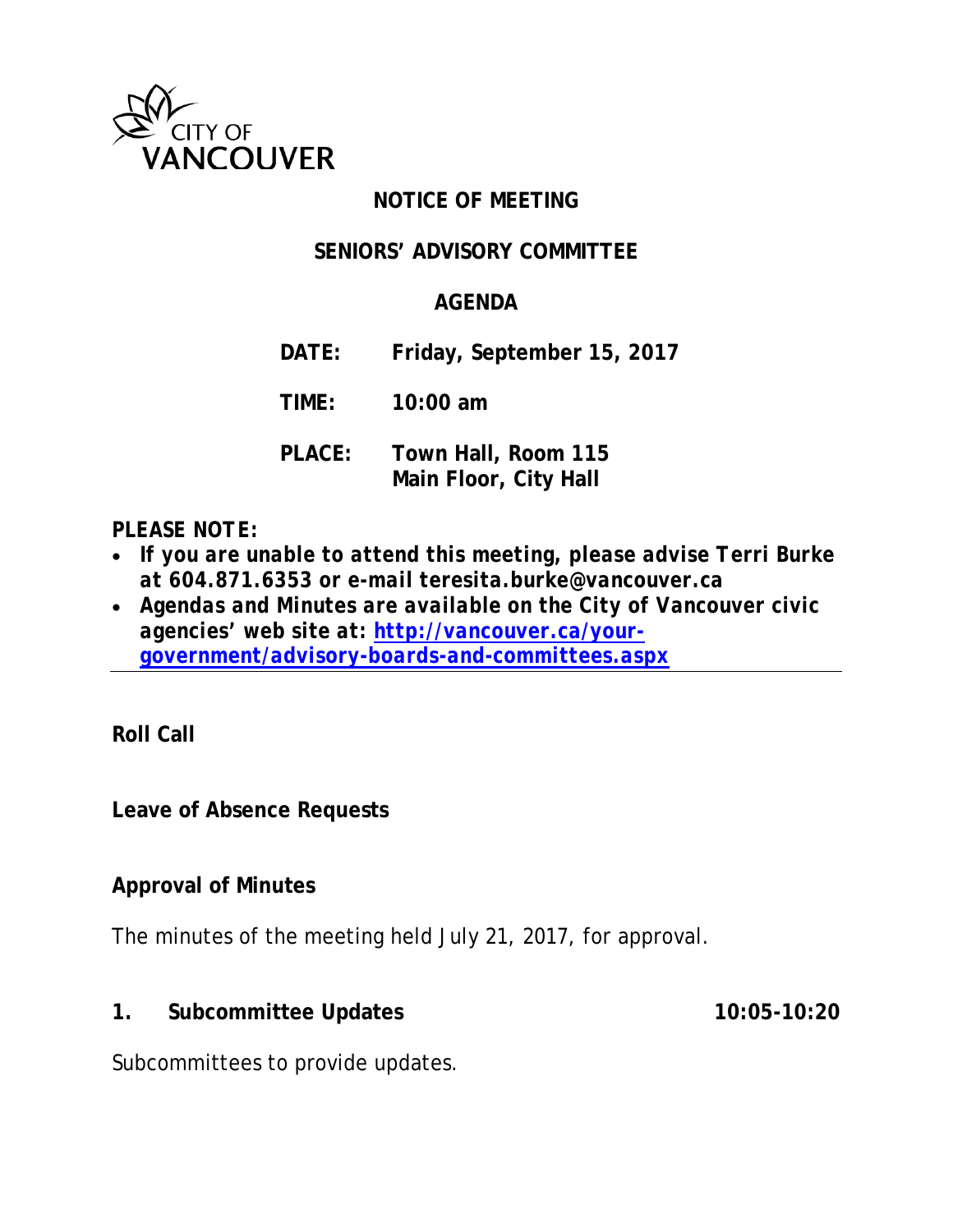|    | Seniors' Advisory Committee<br>Agenda, September 15, 2017                        |                                                                                                                               | Page 2        |
|----|----------------------------------------------------------------------------------|-------------------------------------------------------------------------------------------------------------------------------|---------------|
| 2. | <b>Liaison Reports</b>                                                           |                                                                                                                               | 10:20-10:35   |
|    |                                                                                  | Elected and staff liaisons to provide updates.                                                                                |               |
| 3. | Update - Social Isolation and Loneliness Among<br>10:35-11:05<br>Seniors (SILAS) |                                                                                                                               |               |
|    |                                                                                  | Eddy Elmer to provide an update.                                                                                              |               |
| 4. |                                                                                  | Approval of Final 2017-2018 Work Plan                                                                                         | $11:05-11:20$ |
|    |                                                                                  | The Committee to approve the final workplan for 2017-2018.                                                                    |               |
| 5. | <b>Approval of Letters to City Council</b>                                       |                                                                                                                               | 11:20-11:35   |
|    |                                                                                  | Approval of Committee letters to City Council regarding the following<br>Casa Mia, Pearson Dogwood, and First Baptist Church. |               |
| 6. | <b>New Business</b>                                                              |                                                                                                                               |               |
|    | Adjournment                                                                      |                                                                                                                               |               |
|    | <b>Next Working Session:</b>                                                     |                                                                                                                               |               |
|    | DATE:<br>TIME:<br>PLACE:                                                         | Friday, October 20, 2017<br>10:00 am<br>Town Hall Meeting Room                                                                |               |

Main Floor, City Hall